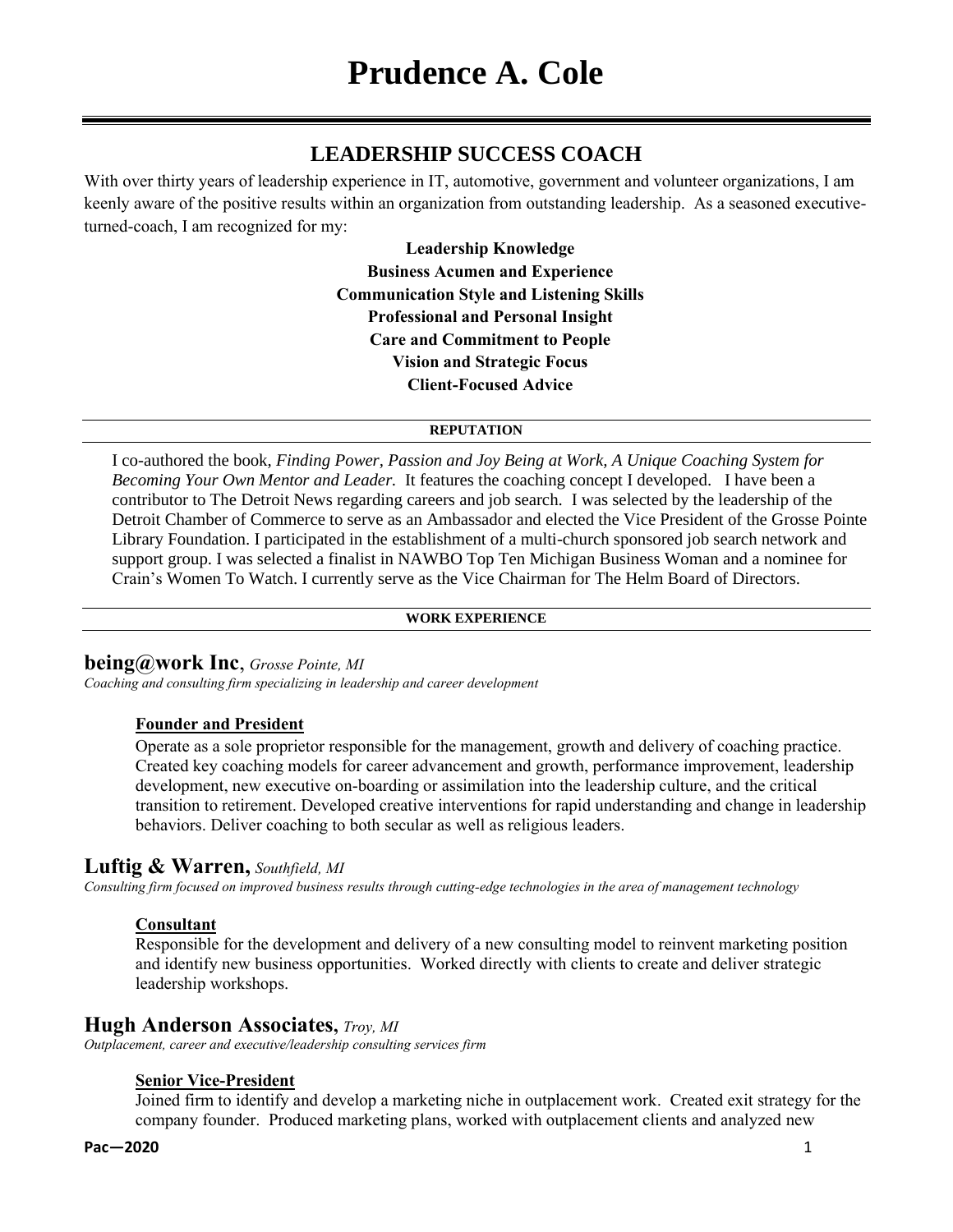product opportunities.

### **EDS,** *Plano, TX & Detroit, MI*

*A technology services company specializing in outsourcing, consulting and business improvement. Now an HP company.*

### **Strategic Unit Director, Leadership Development**

Responsible for leadership development for company worldwide. Spearheaded major initiative to transform the organization through leadership team development. Utilized concepts of learning organization, personal mastery, mental models, shared vision, team learning and systems thinking to support the change. Personally coached senior executives in self-discovery of behaviors inhibiting organization and personal growth. Facilitated dialogue around entrenched corporate issues.

### **Project Champion, GM Account North America**

Project Leadership for major reengineering effort to redesign the delivery of services to GM organizations. This project, deemed a critical initiative to the future success of the organization and customer relations, impacted 10,000+ employees and over \$1 billion in annual revenue to EDS.

### **Division Manager, People Systems Division**

Leadership responsibility for \$100 million in revenue and over 450 IT professionals who developed, enhanced and maintained human resource systems for the customer, General Motors. In addition, identified new business opportunities which included the creation of a new business, the Pension Administration Center supporting pension administration, determination for over 500,000 retirees and issuing pension payments. The new facility generated over \$20 million in new revenue.

### **Account Manager, Public Affairs Staff**

Established the EDS account to support the GM Public Affairs Staff, developing all aspects of a new business operation such as staff hiring/development, creating/negotiating service contracts, building customer relationships, establishing financial/accounting practices, and locating facilities.

# **General Motors Corporation,** *Detroit, MI*

*Major automotive manufacturer*

### **Supervisor Office Systems, Environmental Activities Staff**

Facilitated and ultimately managed installation of the first major office systems implementation in General Motors. Actively involved in vendor selection and relationship. Elected vendor users group officer.

### **Senior Analyst**

Served in a variety of roles within the government relations activity including legislative analysis and reporting and provided support to lobbying activities. Worked extensively with environmental and antitrust issues. Was identified as an SEIT (Salaried Executive in Training) and selected by the corporation to attend an executive development program at Smith College.

# **US Federal Trade Commission,** *Cleveland, OH*

*The nation's consumer protection agency collects and investigates complaints about companies and business practices.*

### **Consumer Affairs Investigator**

Investigated consumer fraud and assisted in the prosecution of cases

# **Detroit Public School System,** *Detroit, MI*

*Michigan's largest school system serving close to 1 million students*